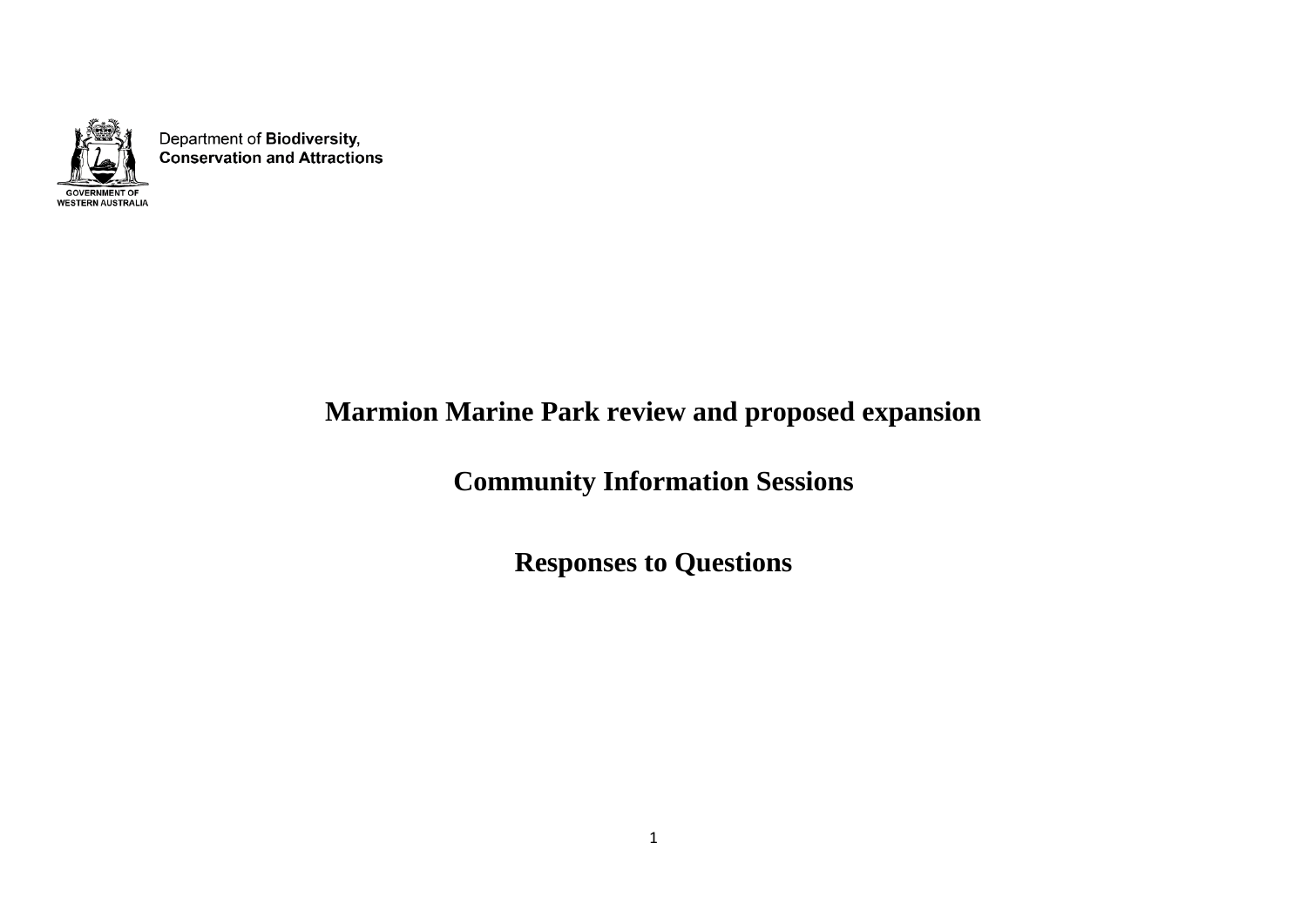## **Session 1 North Beach – 16th February 2022**

| Question                                                                                                                                                                                                                                                                                                       | Response                                                                                                                                                                                                                                                                                                                                                                                                                                                                                                                                                             |  |
|----------------------------------------------------------------------------------------------------------------------------------------------------------------------------------------------------------------------------------------------------------------------------------------------------------------|----------------------------------------------------------------------------------------------------------------------------------------------------------------------------------------------------------------------------------------------------------------------------------------------------------------------------------------------------------------------------------------------------------------------------------------------------------------------------------------------------------------------------------------------------------------------|--|
| Will the Indian Ocean Marine Research Centre have any input into<br>the Marmion Marine Park (MMP) proposed expansion area planning<br>process?                                                                                                                                                                 | The Department of Biodiversity, Conservation and Attractions<br>(DBCA) will invite science organisations and individuals to form a<br>Sector Advisory Group (SAG) to provide advice on behalf of the<br>science sector as part of the marine planning process, including<br>relevant researchers from scientists at the Indian Ocean Marine<br><b>Research Centre.</b>                                                                                                                                                                                               |  |
| My family has been crayfishing in the area for over 62 years. I see<br>2.<br>fishing spots that get better and better every year. We are lucky to<br>have a marine park so close to the CBD. We all need to work in<br>tangent together, from across different industries, for this new<br>proposed expansion. | Statement. Noted.                                                                                                                                                                                                                                                                                                                                                                                                                                                                                                                                                    |  |
| We are seeing increasing nutrient loads into MMP. What are the<br>3.<br>policies surrounding nutrient loads and why is there not more<br>discussion around the effects of increased nutrient loads on<br>important habitats such as seagrass?                                                                  | The Department of Water and Environmental Regulation is<br>responsible for the monitoring of treated wastewater and nutrient<br>loads into the Perth coastal system as part of its tightly regulated<br>Perth Long Term Ocean Outlet Monitoring program established in<br>1995. More information on their statutory monitoring requirements<br>can be found at Perth monitoring program<br>(watercorporation.com.au).<br>As part of the marine planning process, all pressures within MMP<br>and the proposed expansion boundary will be assessed and<br>considered. |  |
| 4. People were appalled at the excision of the Ocean Reef Marina<br>redevelopment project area from MMP. What is the process for<br>ensuring longevity and a legacy of MMP and the proposed<br>expansion area?                                                                                                 | Marine parks support a variety of environmental, social and<br>economic values through increased levels of funding, management<br>and protection. Until recently, MMP has remained unchanged since<br>its creation in 1987 and in that time has delivered a wide range of<br>benefits. Class A Reserves in the marine environment offer the                                                                                                                                                                                                                          |  |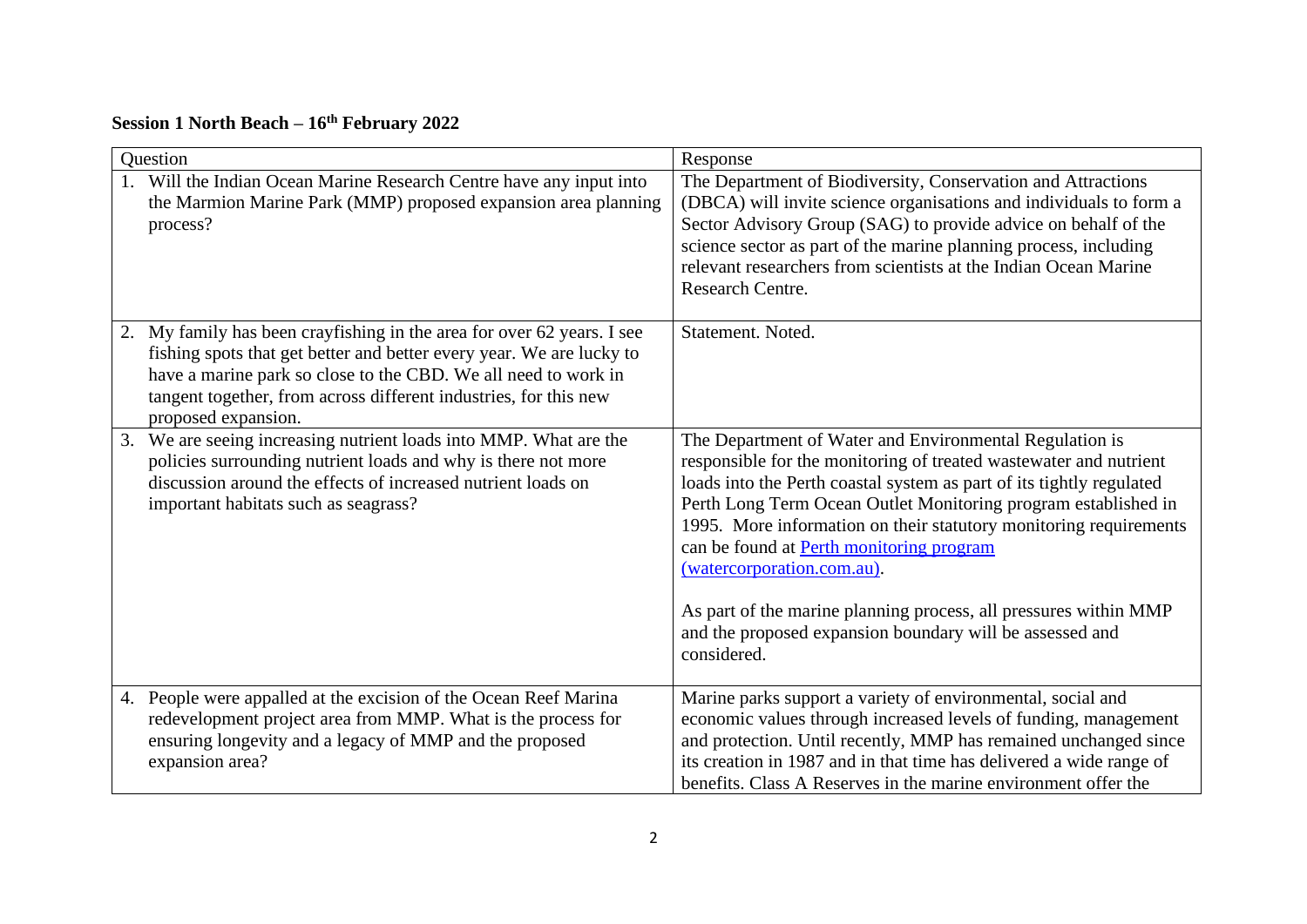|                                                                                                                                                                                                | highest level of protection available under Australian law. While<br>boundaries can be reviewed and changed over time, approval to<br>excise any area from a Class A marine reserve requires an Act of<br>Parliament and must ultimately be supported by both sides of<br>Government. This was the case with the excision required for the<br>expansion of Ocean Reef Marina.                                                                                                                                                                                                               |
|------------------------------------------------------------------------------------------------------------------------------------------------------------------------------------------------|---------------------------------------------------------------------------------------------------------------------------------------------------------------------------------------------------------------------------------------------------------------------------------------------------------------------------------------------------------------------------------------------------------------------------------------------------------------------------------------------------------------------------------------------------------------------------------------------|
| 5. Have any sanctuary zones been earmarked for the MMP proposed<br>expansion area?                                                                                                             | The zoning scheme for each marine park is specific to that area and<br>reflects the particular issues and values it holds, and it is likely that<br>there will be sanctuary zones in the MMP. The zoning scheme is<br>developed to encompass representation of different habitats via<br>sanctuary zones in different areas, while avoiding important<br>commercial and recreational fishing spots where possible.<br>Management arrangements, including zoning, will be determined as<br>part of the planning process, on advice from the Community<br>Reference Committee (CRC) and SAGs. |
| 6. In marine parks there are various special purpose zones, e.g. seagrass<br>protection zone, that often exclude commercial fisheries.                                                         | Statement.<br>The type of special purpose zone varies among our different marine<br>parks, depending upon the different uses (e.g. recreational,<br>commercial industries), values and conservation objectives<br>identified throughout the marine planning process. Commercial<br>activities can be allowed within some special purpose zones, and<br>these will be discussed and determined throughout the planning<br>process.                                                                                                                                                           |
| 7. The current MMP management plan has 7 pages dedicated to the<br>coastal aspect of the marine park. Has there been any thought into<br>having a land area incorporated into the marine park? | No. In general, that is not a consideration when planning or<br>amending marine parks, with some exceptions. For MMP<br>specifically, the adjacent foreshore reserves are vested with the local<br>governments of Wanneroo, Joondalup and Stirling for management.<br>Where appropriate, the management arrangements for MMP and the                                                                                                                                                                                                                                                        |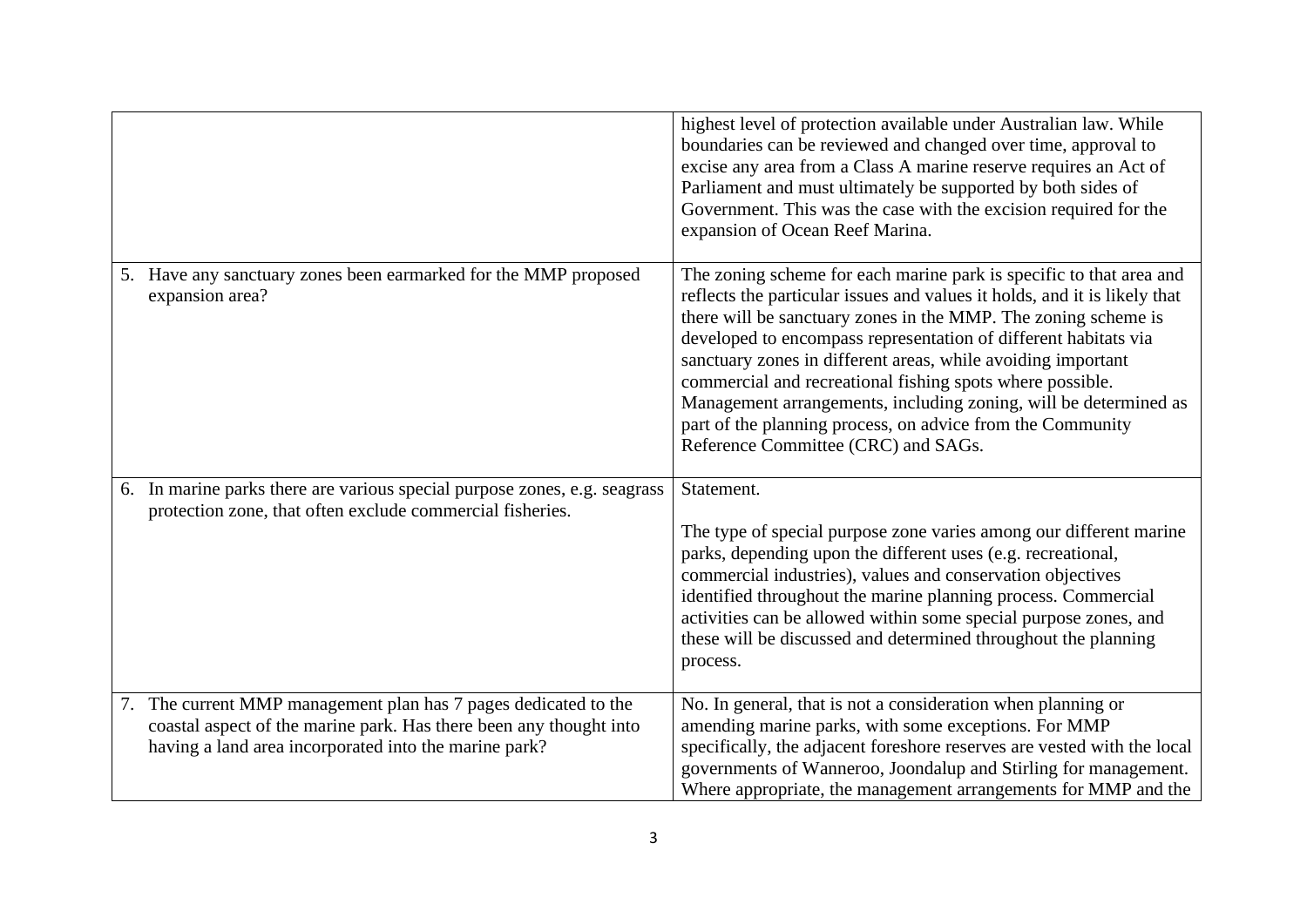|                                                                                                                                                                                                                                                                                                                                                   | proposed expansion area will be complementary to those of the<br>adjacent foreshore reserves.                                                                                                                                                                                                                                                                                                                                                                                                                                                                                                                                     |
|---------------------------------------------------------------------------------------------------------------------------------------------------------------------------------------------------------------------------------------------------------------------------------------------------------------------------------------------------|-----------------------------------------------------------------------------------------------------------------------------------------------------------------------------------------------------------------------------------------------------------------------------------------------------------------------------------------------------------------------------------------------------------------------------------------------------------------------------------------------------------------------------------------------------------------------------------------------------------------------------------|
| 8. Could Mettam's pool be considered for a sanctuary zone?                                                                                                                                                                                                                                                                                        | MMP is the most visited marine park in Western Australia, with<br>over 1.75 million visits per year and Mettam's pool is recognised as<br>an extremely popular destination for various recreational activities<br>such as snorkelling and swimming. The location of sanctuary zones<br>will be determined through the planning process in consultation<br>with the CRC, SAGs, and local community. DBCA are also<br>collaborating with the University of Western Australia to conduct<br>community surveys with the aim of capturing spatial information<br>about how people use and value the marine park and expansion<br>area. |
| 9. Are we integrating with work done by the City of Stirling as part of<br>our coastal hazard management and planning process? This is very<br>important in old settled areas such as North Beach which are situated<br>so close to the beach. We have intensive degradation from storm<br>water runoff. This must be affecting near shore reefs. | DBCA will work closely with the City of Stirling, City of Joondalup<br>and City of Wanneroo throughout the marine park planning process,<br>to ensure management arrangements are complementary to those of<br>adjacent areas where appropriate.                                                                                                                                                                                                                                                                                                                                                                                  |
| 10. What are the catch share allocations between recreational and<br>commercial abalone fishers, and what is the level of management of<br>the commercial resource?                                                                                                                                                                               | The Department of Primary Industries and Regional Development<br>(DPIRD) and the Western Australian Fishing Industry Council, as<br>the peak representative body for the commercial fishing sector,<br>provided an explanation of the formal sectoral allocation process<br>(Integrated Fisheries Management) initiated to define and assign<br>long-term shares of the abalone resource to sector for the West<br>Coast Roe's Abalone Resource (Area 7 of the commercial fishery<br>and Zone 1/the Western Zone of the recreational fishery).                                                                                    |
|                                                                                                                                                                                                                                                                                                                                                   | DPIRD and a commercial abalone fisher provided an outline of the<br>management measures in place for the commercial sector including<br>annual quota setting, statutory obligations regarding catch and effort<br>reporting and a minimum size limit.                                                                                                                                                                                                                                                                                                                                                                             |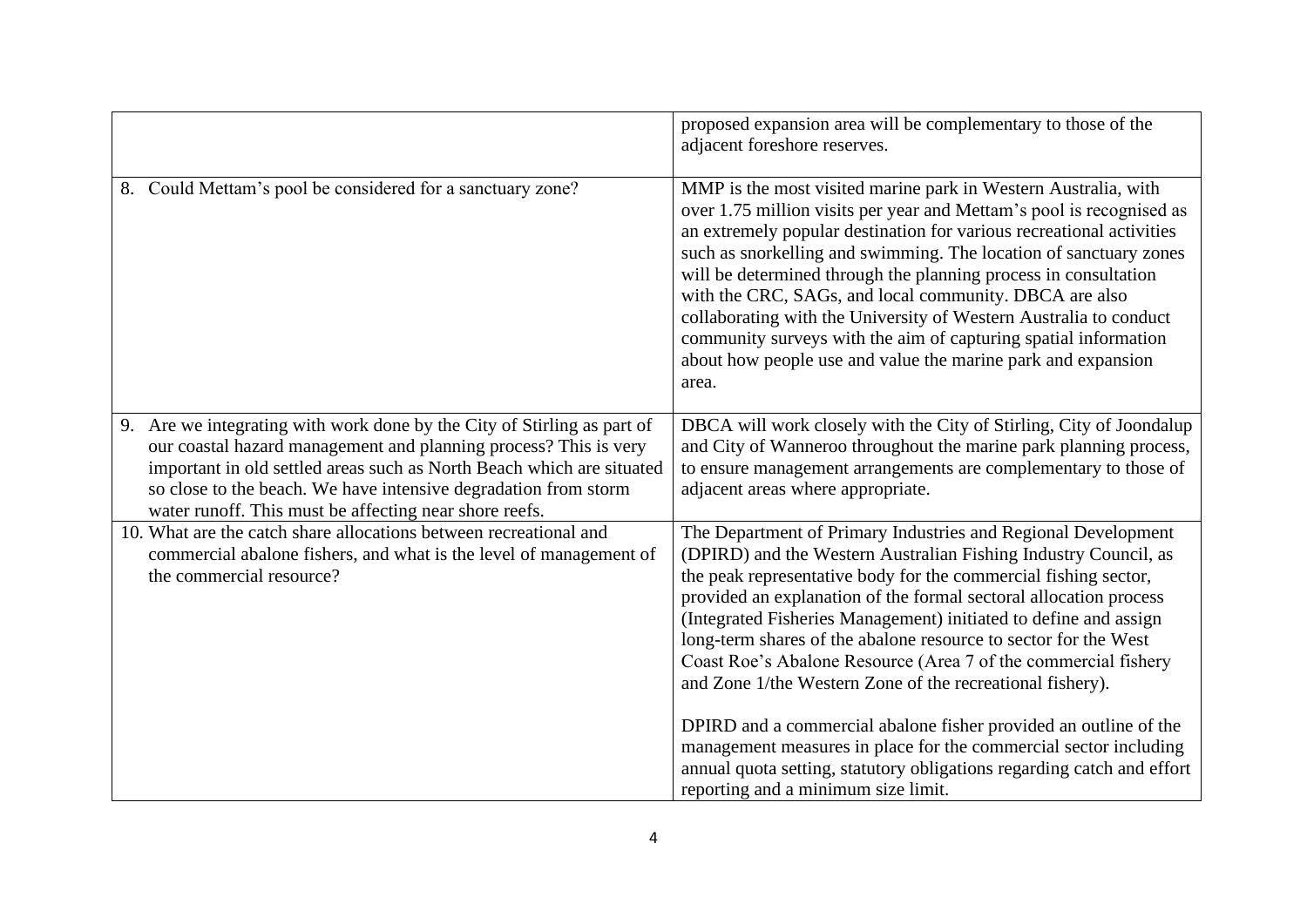| 11. The commercial Marine Aquarium Fishery is not permitted to collect   Statement, noted. |                                                                                                    |
|--------------------------------------------------------------------------------------------|----------------------------------------------------------------------------------------------------|
| from general use areas of MMP.                                                             | A limited number of commercial fishing activities are permitted in<br>the general use area of MMP. |

## **Session 2: Yanchep – 17th February 2022**

| Question                                                                                   | Response                                                                                                                                                                                                                                                                                                                                                                                                                                                                                                                                                                                                                                                                                                                                                                                                                                                                                                                                                                                                                                                                                                                                                                                           |
|--------------------------------------------------------------------------------------------|----------------------------------------------------------------------------------------------------------------------------------------------------------------------------------------------------------------------------------------------------------------------------------------------------------------------------------------------------------------------------------------------------------------------------------------------------------------------------------------------------------------------------------------------------------------------------------------------------------------------------------------------------------------------------------------------------------------------------------------------------------------------------------------------------------------------------------------------------------------------------------------------------------------------------------------------------------------------------------------------------------------------------------------------------------------------------------------------------------------------------------------------------------------------------------------------------|
| What is the purpose of a marine park if not all areas are protected by<br>sanctuary zones? | Marine parks are recognised globally as one of the best tools for<br>conserving biodiversity. Marine parks create a tenure that comes<br>with legislation, powers, and State responsibilities to manage, and a<br>budget to implement a management plan that has community input.<br>Under the Conservation and Land Management Act 1984, the<br>reservation of a marine park is for the purpose of allowing only that<br>level of commercial and recreational activity that is consistent with<br>the proper conservation of the natural environment. As such,<br>marine parks are multiple use, meaning they have different zones<br>allowing different types of activities. Zoning is an important<br>management tool used to conserve marine habitats and biodiversity,<br>as well as manage potentially conflicting activities within a marine<br>park.<br>The establishment of 'no-take' sanctuary zones allows scientists to<br>carry out long term monitoring of marine habitats and biodiversity<br>which are relatively unimpacted by human activities. These zones<br>provide important reference areas or a baseline against which to<br>compare areas where impacts may be occurring. |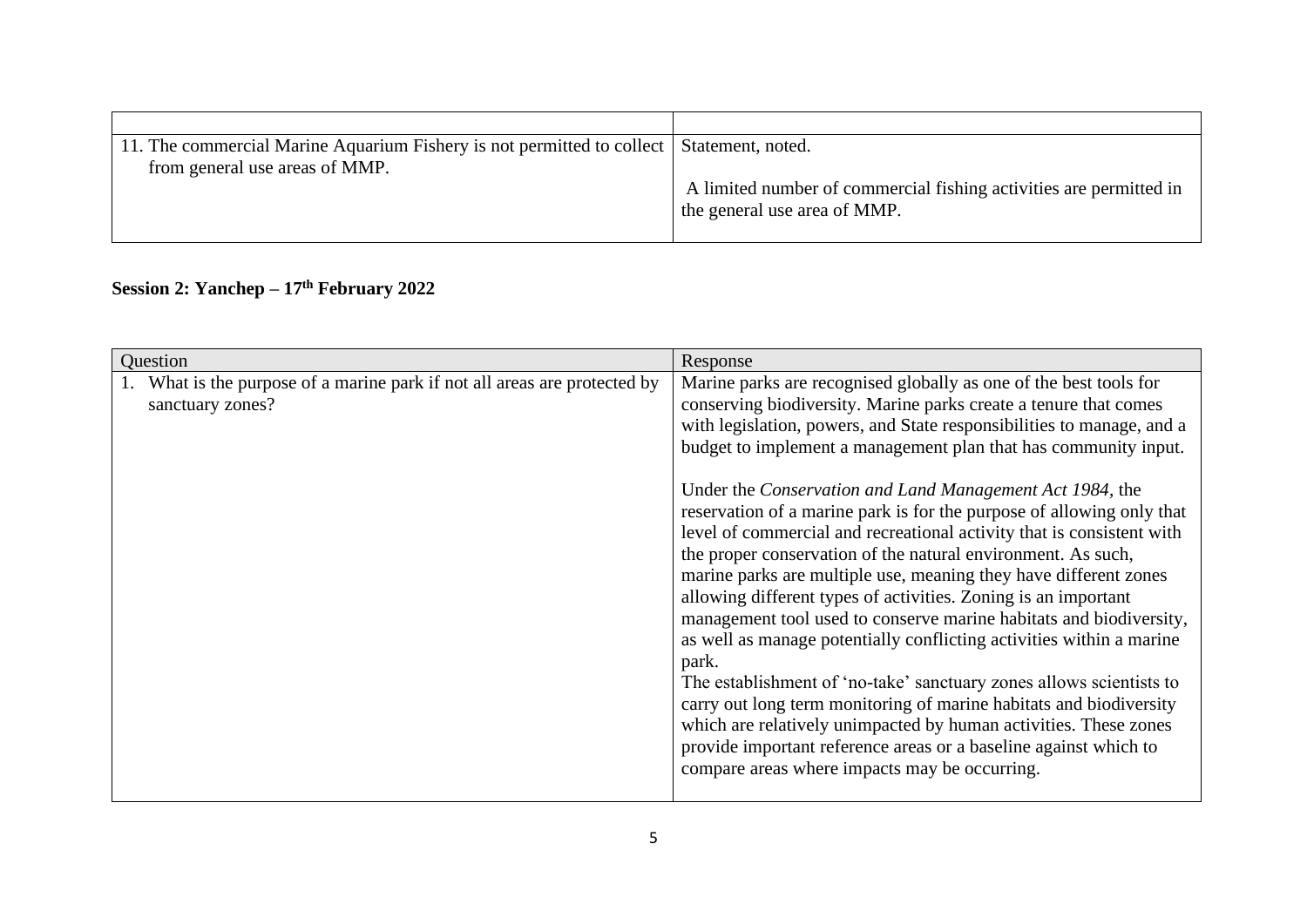| 2. Has there been any thought to renaming the park from "Marmion"<br>given its history?                          | MMP is named due to its proximity to the suburb of Marmion. The<br>suburb is named after Patrick Marmion who established the<br>Marmion Whaling Station in Sorrento in 1849. Any proposed name<br>change would be considered as part of the planning process in<br>consultation with traditional owners, the community and<br>stakeholders.                                                                                                    |
|------------------------------------------------------------------------------------------------------------------|------------------------------------------------------------------------------------------------------------------------------------------------------------------------------------------------------------------------------------------------------------------------------------------------------------------------------------------------------------------------------------------------------------------------------------------------|
| 3. What is happening with Ocean Reef? Is the MMP expansion area to<br>offset the excision of part of Ocean Reef? | The existing Marmion Marine Park Management Plan 1992-2002 is<br>outdated. A revised management plan will consider the extensive<br>knowledge gained over the past 30 years to provide an adaptive,<br>outcome-based management approach, complete with new targets<br>and performance measures. The opportunity to review and extend<br>MMP was triggered by an excision for the Ocean Reef Marina<br>redevelopment, but it is not an offset. |
| 4. Is there monitoring of sea lions up by Yanchep?                                                               | Currently, no monitoring of Australian sea lions is conducted by<br>DBCA in the Yanchep coastal area. The MMP boundary expansion<br>northwards to Two Rocks would provide opportunities for DBCA to<br>conduct monitoring of key ecological values within the proposed<br>marine park boundary, including Australian sea lions.                                                                                                                |
|                                                                                                                  | More information on the current monitoring status of Australian sea<br>lions can be found here: Australian Sea Lion Monitoring<br>Framework: background document (awe.gov.au)                                                                                                                                                                                                                                                                  |
|                                                                                                                  | And here:                                                                                                                                                                                                                                                                                                                                                                                                                                      |
|                                                                                                                  | Marine bioregional plan for the South-west Marine Region<br>(awe.gov.au)                                                                                                                                                                                                                                                                                                                                                                       |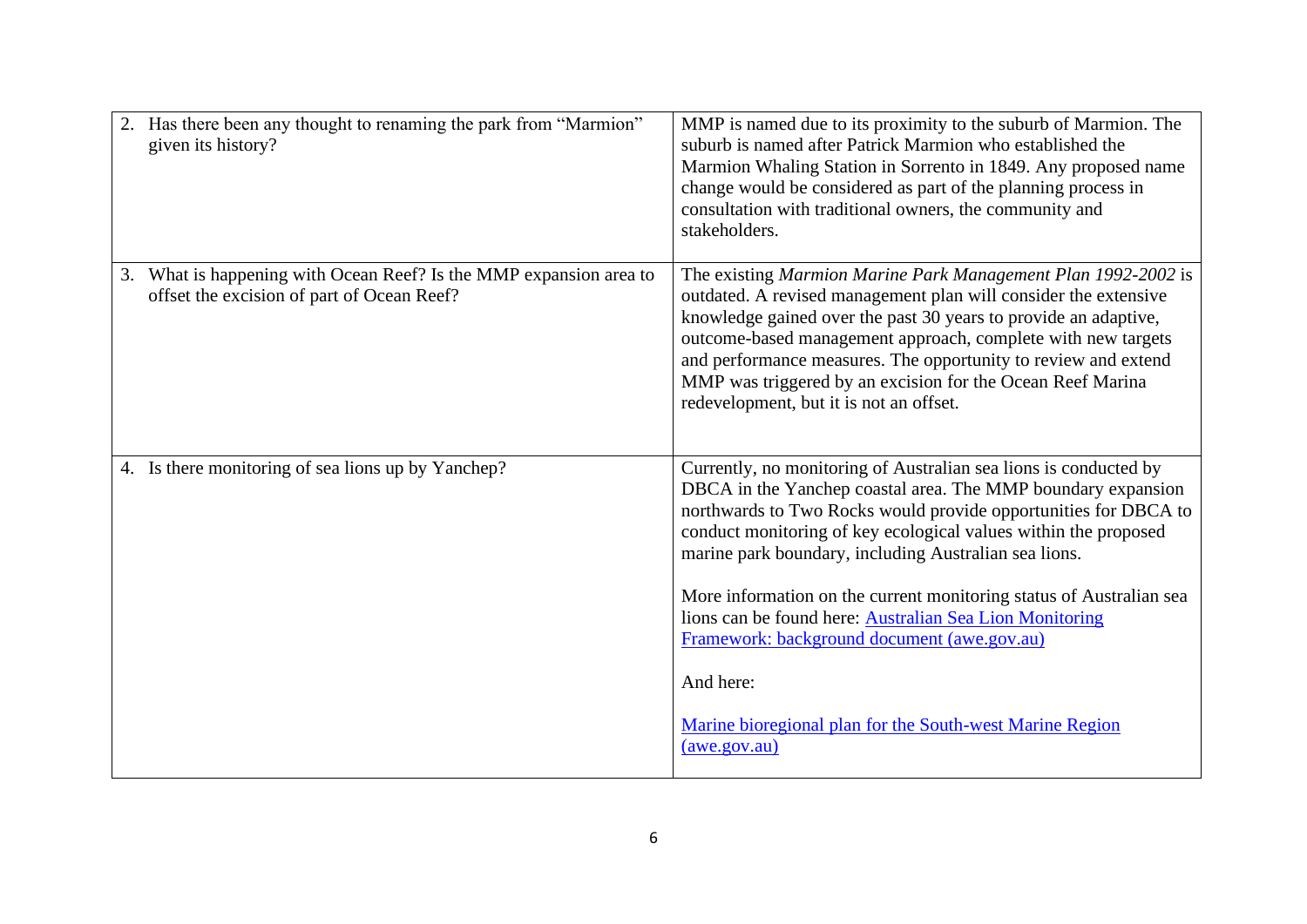| 5. | Why are there no information sessions scheduled within the City of<br>Joondalup?                                                                             | The three community information sessions at North Beach (City of<br>Stirling), Mindarie (City of Wanneroo) and Yanchep (City of<br>Wanneroo) were situated to provide a relatively even geographical<br>spread of locations adjacent to the MMP proposed expansion area,<br>between the southern and northern boundary.                                                                                                                                                                                                                                                   |
|----|--------------------------------------------------------------------------------------------------------------------------------------------------------------|---------------------------------------------------------------------------------------------------------------------------------------------------------------------------------------------------------------------------------------------------------------------------------------------------------------------------------------------------------------------------------------------------------------------------------------------------------------------------------------------------------------------------------------------------------------------------|
|    | 6. Is there any discussion happening to reduce the number of<br>recreational abalone licenses?                                                               | DPIRD manages Western Australia's commercial and recreational<br>abalone fishery. Recreational abalone fishing is managed through<br>bag and size limits, closed fishing seasons and possession limits.<br>These measures have been put in place to ensure the abalone stock<br>is managed sustainably and fairly. More information can be found<br>at: Abalone management (fish.wa.gov.au).<br>Whilst DPIRD noted that in 2020/21 over 18,000 recreational<br>abalone licences were issued, this is statewide and not specific to<br>MMP or the Perth metropolitan area. |
|    | 7. A concern for Yanchep residents is the trampling of Yanchep lagoon<br>during abalone season.                                                              | Statement. Noted.                                                                                                                                                                                                                                                                                                                                                                                                                                                                                                                                                         |
| 8. | What is the protocol around standing/walking on reef within<br>sanctuary zones?                                                                              | Reef walking is permitted within sanctuary zones but should be<br>done carefully to avoid any impact or damage to marine life.<br>Recreational fishing activities that have the potential to cause<br>damage to habitats within a marine park, such as trampling of reef,<br>can be managed using special purpose zones under the<br>Conservation and Land Management Act 1984 Zoning and other<br>management arrangements for MMP will be determined as part of<br>the marine park planning process.                                                                     |
|    | 9. As the population increases along the northern extent of the Perth<br>metropolitan area, anchor management will be needed to protect<br>benthic habitats. | Statement, noted.<br>The indicative management plan will detail management<br>arrangements to address various pressures on ecological values,<br>which includes mitigating pressure due to increasing human usage.                                                                                                                                                                                                                                                                                                                                                        |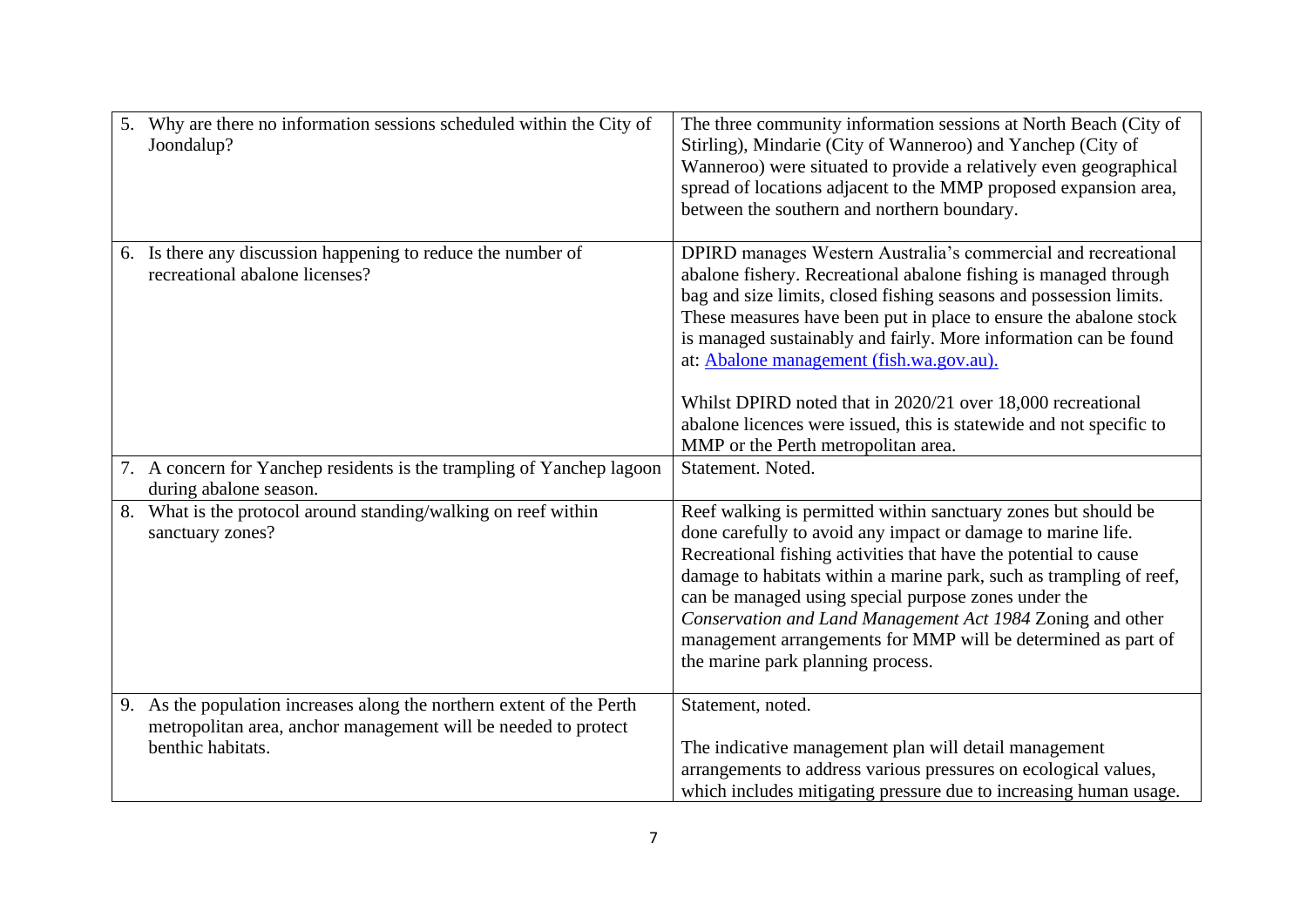|                                                                                                                                                                                                 | Appropriate management arrangements for MMP and the proposed<br>expansion area will be developed as part of the planning and<br>consultation process including mooring and anchoring policies and<br>plans.                                                                                                                                                                                                                                                                                                                                                                                                                                     |
|-------------------------------------------------------------------------------------------------------------------------------------------------------------------------------------------------|-------------------------------------------------------------------------------------------------------------------------------------------------------------------------------------------------------------------------------------------------------------------------------------------------------------------------------------------------------------------------------------------------------------------------------------------------------------------------------------------------------------------------------------------------------------------------------------------------------------------------------------------------|
| 10. Are there any set sanctuary zones so far for the MMP proposed<br>expansion area?                                                                                                            | No. The zoning scheme for each marine park is specific to that area<br>and reflects the particular issues and values it holds. The aim is to<br>encompass representation of different habitats via sanctuary zones<br>in different areas, while avoiding important commercial and<br>recreational fishing spots where possible. Management<br>arrangements, including zoning, will be determined as part of the<br>planning process, on advice from the CRC and SAGs.                                                                                                                                                                           |
| 11. Is the expansion of MMP going to reduce fishing? I'm concerned too<br>many fish are being taken, we don't want to end up like Shark Bay<br>which has experienced a decrease in fish stocks. | Marine parks are not a fisheries management tool. Research and<br>monitoring of the health of our fish stocks is undertaken by the<br>Aquatic Science and Assessment team at DPIRD as part of their<br>role in sustainable fisheries management. DPIRD use a range of<br>input and output controls to ensure that our fish stocks are<br>sustainable, which include tools such as bag and size limits,<br>licences, gear restrictions, seasons etc. DPIRD monitors and<br>assesses fish resources at the stock level to inform fishery<br>management and will continue to do so both within and outside the<br>MMP and proposed expansion area. |
| 12. What is the purpose of consulting with the Department of Mines?<br>Isn't this a conflict of interest?                                                                                       | Under the Conservation and Land Management Act 1984, approval<br>from both the Minister for Mines and Petroleum, and the Minister<br>for Fisheries is needed before the Minister for Environment can<br>release an indicative management plan, create an area of water as a<br>marine reserve and approve the final marine park zoning scheme.<br>All marine park proposals are assessed by the Department of Mines,<br>Industry Regulation and Safety (DMIRS) for mineral and petroleum<br>prospectivity and all relevant mining tenement and petroleum title                                                                                  |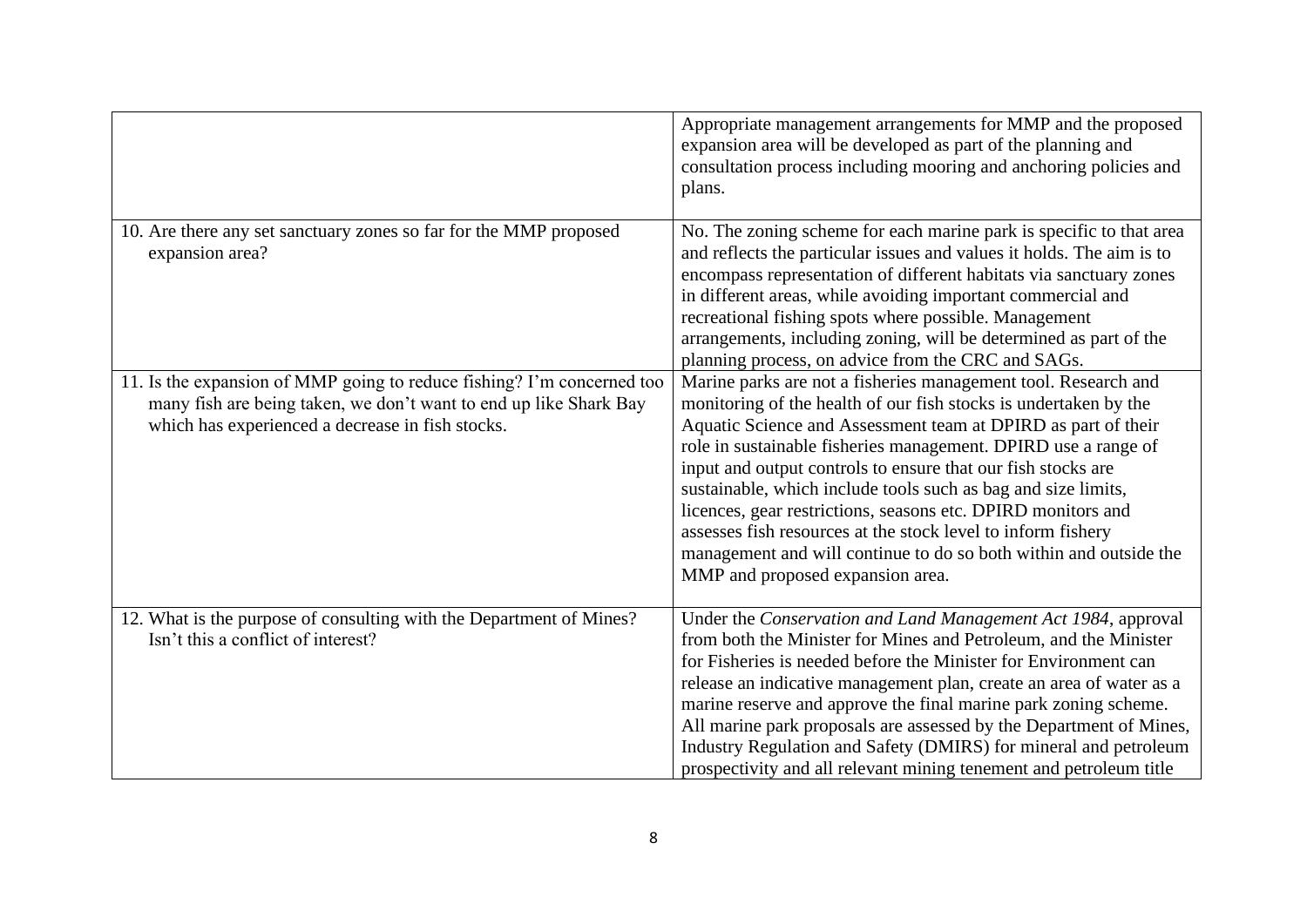|                                                                | holders will be contacted by DMIRS for comment (both applicants<br>and granted titles).                                                            |
|----------------------------------------------------------------|----------------------------------------------------------------------------------------------------------------------------------------------------|
|                                                                | Consultation with mining is conducted throughout the marine<br>planning process to ensure a balance exists between different<br>stakeholders.      |
| 13. Has there been any news on the Alkimos desalination plant? | DBCA will be consulting with the Water Corporation as a key<br>stakeholder throughout the planning process.                                        |
|                                                                | Information regarding the Alkimos seawater desalination plant can<br>be found here: Alkimos Seawater Desalination Plant   EPA Western<br>Australia |

## **Session 3: Mindarie – 18th February 2022**

| Question                                                                                                                                                                           | Response                                                                                                                                                                                                                                                                                                                                                                                                                                                                                                                     |
|------------------------------------------------------------------------------------------------------------------------------------------------------------------------------------|------------------------------------------------------------------------------------------------------------------------------------------------------------------------------------------------------------------------------------------------------------------------------------------------------------------------------------------------------------------------------------------------------------------------------------------------------------------------------------------------------------------------------|
| 1. The location of sanctuary zones is what will affect me as a fisher, is<br>the 30% target for sanctuary zones you mention in the presentation<br>a goal for Marmion marine park? | There are no predetermined targets for sanctuary zones. The zoning<br>scheme for each marine park is specific to that area and reflects the<br>particular issues and values it holds. The aim is to encompass<br>representation of different habitats via sanctuary zones in different<br>areas, while avoiding important commercial and recreational fishing<br>spots where possible. Management arrangements, including zoning,<br>will be determined as part of the planning process, on advice from<br>the CRC and SAGs. |
| 2. I don't want to know where the general use zones are in the marine<br>park, I want to know where the sanctuary zones and special                                                | The zoning scheme for the MMP proposed expansion area is yet to<br>be determined. Management arrangements, including zoning, will                                                                                                                                                                                                                                                                                                                                                                                            |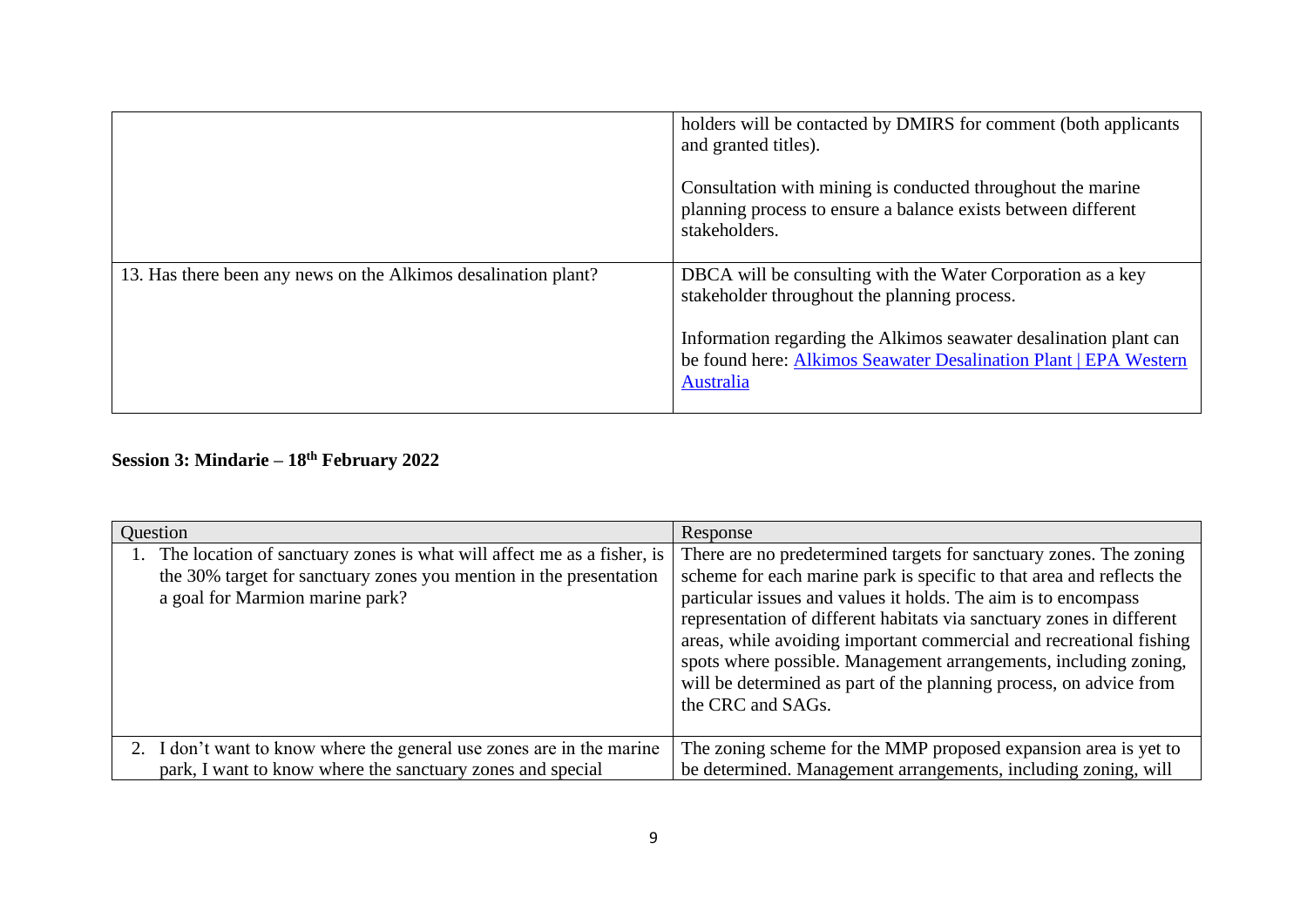| purpose zones are going to be places. Where is the map of these<br>zones?                                                                                                                                                                                                                                                                                             | be determined as part of the planning process, on advice from the<br>CRC and SAGs.                                                                                                                                                                                                                                                                                                                                                                                                                                      |
|-----------------------------------------------------------------------------------------------------------------------------------------------------------------------------------------------------------------------------------------------------------------------------------------------------------------------------------------------------------------------|-------------------------------------------------------------------------------------------------------------------------------------------------------------------------------------------------------------------------------------------------------------------------------------------------------------------------------------------------------------------------------------------------------------------------------------------------------------------------------------------------------------------------|
| 3. I want a guarantee this planning process is going to be based on<br>science.                                                                                                                                                                                                                                                                                       | As Western Australia's first marine park, the broad range of<br>existing information for MMP will provide a robust evidence base<br>for the project, from long term scientific monitoring programs<br>and on ground management, to knowledge from traditional<br>owners, stakeholders and the local community.                                                                                                                                                                                                          |
| 4. As a recreational spearfisher, we are very restricted. The whole of<br>MMP is a sanctuary zone from my perspective. The current marine<br>park is biased towards people with boats who are rich. This is a<br>great opportunity to rethink the spearfishing ban within MMP.<br>What was the rationale for implementing the spearfishing ban in<br>the first place? | The rationale for prohibiting spearfishing within 1.8 km from shore<br>within MMP was outlined in the Marmion Marine Park<br>Management Plan 1992-2002. It was noted that spearfishing can<br>cause rapid stock depletion in accessible areas and cause conflict<br>with the recreation experience of other users.<br>The current management plan for MMP is outdated. Revised<br>management arrangements, including rules relating to spearfishing,<br>will be considered as part of the marine park planning process. |
| 5. What are the commitments required if you join the CRC?                                                                                                                                                                                                                                                                                                             | Selection criteria and time commitments for the CRC can be found<br>in the Information Pack on the DBCA website.                                                                                                                                                                                                                                                                                                                                                                                                        |
| 6. Why are the CRC meetings based in Kensington, why aren't they<br>more local?                                                                                                                                                                                                                                                                                       | Kensington is the location of DBCAs offices. Meetings can be held<br>elsewhere subject to the availability of appropriate meeting room<br>facilities.                                                                                                                                                                                                                                                                                                                                                                   |
| 7. As part of the planning process, does DBCA commission any work<br>or consultants to bring together existing knowledge?                                                                                                                                                                                                                                             | DBCA and DPIRD have prepared a Resource Assessment, which<br>provides an overview of the available ecological, social and<br>economic resource information for the area. DBCAs marine science<br>team also provide all available monitoring and research relating to<br>the existing marine park boundary. In addition, science<br>organisations and individuals will be invited to form a SAG to                                                                                                                       |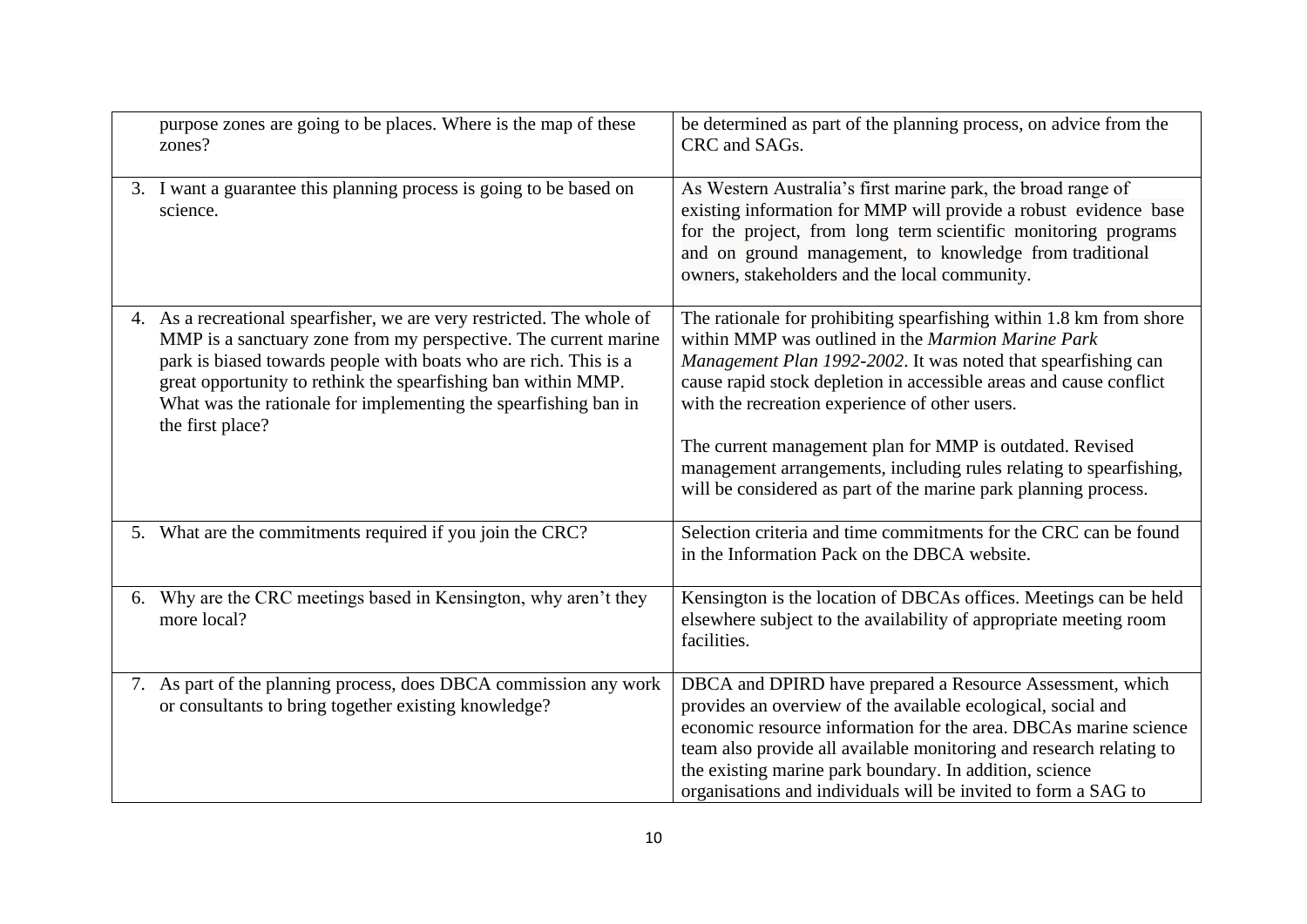|                                                                                                                                                 | ensure available scientific information relevant to the proposed<br>boundary is collated to inform the marine park planning process.                                                                                                                                                                                                                                                                                                                                                   |
|-------------------------------------------------------------------------------------------------------------------------------------------------|----------------------------------------------------------------------------------------------------------------------------------------------------------------------------------------------------------------------------------------------------------------------------------------------------------------------------------------------------------------------------------------------------------------------------------------------------------------------------------------|
| 8. Will there be a scope to do modelling of different scenarios for<br>placing sanctuary zones where they will best deliver wanted<br>outcomes? | Benthic habitat mapping has been prepared with CSIRO and this<br>information can be analysed by our GIS team in terms of the various<br>zoning arrangements being considered as part of the planning and<br>consultation process.                                                                                                                                                                                                                                                      |
| 9. How do SAGs function?                                                                                                                        | Peak sector and other interested groups will be invited by DBCA to<br>form a SAG. A Chair from each SAG will attend meetings and<br>provide advice on behalf of their sector to the CRC. The name and<br>contact information for all SAG Chairs will be made available on<br>the DBCA website for interested community members to get in<br>contact. The Community Engagement Strategy and SAG guidelines<br>on the website provide further information.                               |
| 10. Where are the DBCA and DPIRD staff based?                                                                                                   | DBCA marine planning staff are based in Kensington, DPIRD<br>marine planning staff are based in the Perth office and research staff<br>at the Hillarys office.                                                                                                                                                                                                                                                                                                                         |
| 11. Have we looked at fishing pressure from boat ramps within MMP?                                                                              | DPIRD produces an annual State of the Fisheries report that details<br>its assessment of pressures and the status of all fishing resources<br>within Western Australia.                                                                                                                                                                                                                                                                                                                |
|                                                                                                                                                 | DPIRD also undertakes a statewide recreational fishing survey<br>every two years to provide up to date information on boat-based<br>recreational fishing to inform management and allow WA's<br>recreational fisheries to remain sustainable. Methods used to collect<br>data include boat ramp surveys with boat based recreational fishers<br>and remote camera surveys to monitor recreational boating activity.<br>Locations included six high use ramps in the Perth metropolitan |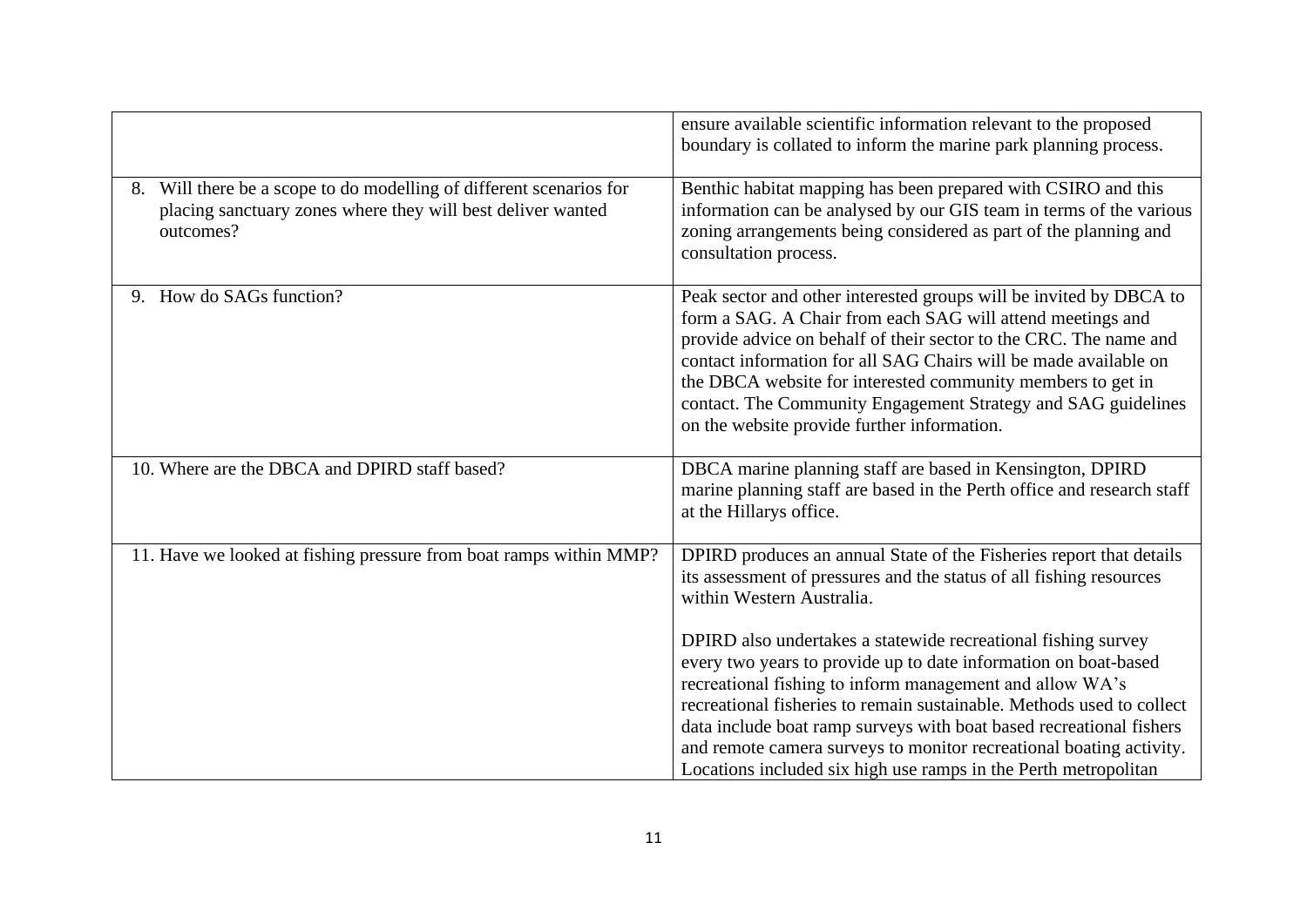|                                                                                                                                                                         | region - Ocean Reef, Mindarie, Hillarys, Leeuwin and Woodman<br>Point.                                                                                                                                                                                                                                                                                                                                                                                                                         |
|-------------------------------------------------------------------------------------------------------------------------------------------------------------------------|------------------------------------------------------------------------------------------------------------------------------------------------------------------------------------------------------------------------------------------------------------------------------------------------------------------------------------------------------------------------------------------------------------------------------------------------------------------------------------------------|
| 12. As a local resident, I am extremely concerned about the pressures<br>from increasing population density along our coast. We cannot<br>sustain the fishing pressure. | Statement. Noted.                                                                                                                                                                                                                                                                                                                                                                                                                                                                              |
| 13. The commonwealth no-take zones were not well publicised. DBCA<br>should learn from that.                                                                            | Statement. Noted.                                                                                                                                                                                                                                                                                                                                                                                                                                                                              |
| 14. Would the MMP come up for review again in the near future?<br>Would something, like the desalination plant planned for Alkimos,<br>trigger a review?                | DBCA will be consulting with the Water Corporation as a key<br>stakeholder to ensure that any such proposals are appropriately<br>considered as part of the planning process.<br>Management plan reviews are usually undertaken after at least 10<br>years and are subject to a public consultation period and ministerial<br>concurrences. Unless revoked, the Conservation and Land<br>Management Act 1984 states that all management plans remain in<br>force until a new plan is approved. |
| 15. Everyone talks about fishing pressure, but you're assuming people<br>are catching fish. I can't catch anything.                                                     | Statement. Noted.                                                                                                                                                                                                                                                                                                                                                                                                                                                                              |
| 16. Do we know why the McGowan government wants to do all this so<br>quickly?                                                                                           | The McGowan government announced the 'Plan for our Parks'<br>initiative in February 2019, which seeks to establish an additional 5<br>million hectares of marine and terrestrial conservation estate across<br>Western Australia. As part of this commitment, the review and<br>proposed expansion of MMP is due to be finalised in early 2024.                                                                                                                                                |
| 17. When do we need to get applications in to be part of the CRC?                                                                                                       | Expressions of interest for the CRC close on $2nd$ March 2022.<br>Details on how to apply can be found on our website.                                                                                                                                                                                                                                                                                                                                                                         |
| 18. What is the role of DMIRS in the marine park planning process?                                                                                                      | Under the Conservation and Land Management Act 1984, approval<br>from both the Minister for Mines and Petroleum, and the Minister<br>for Fisheries is needed before the Minister for Environment can<br>release an indicative management plan, create an area of water as a                                                                                                                                                                                                                    |